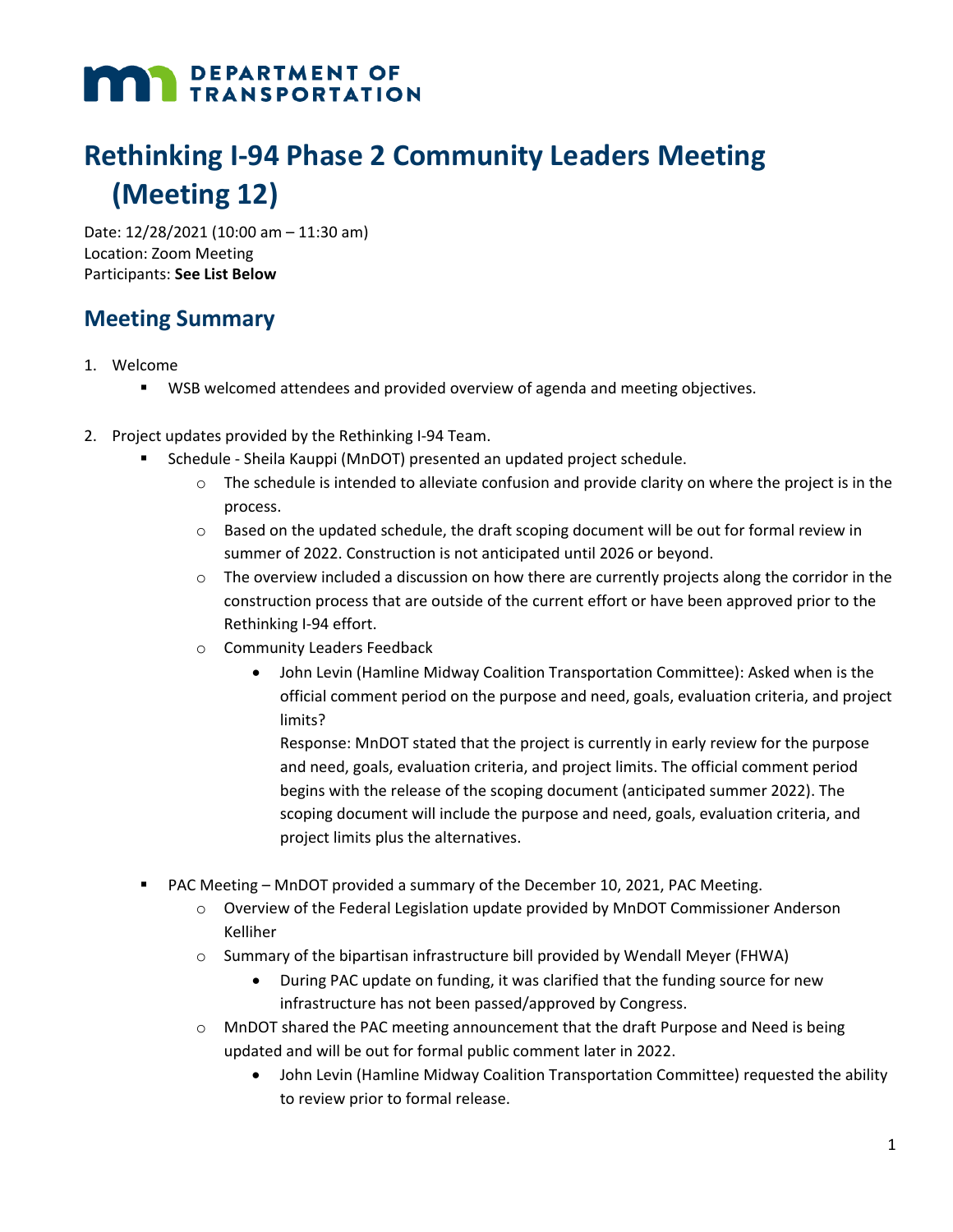- Reconnect Rondo Keith Baker, Executive Director of Reconnect Rondo, provided an update on ReConnect Rondo.
	- o Brief introduction to the effort and how the project is progressing.
	- $\circ$  Overview of community engagement efforts that Reconnect Rondo has been pursuing:
		- Twelve one-hour virtual sessions centered on housing and economic development.
		- Met with other partners, including the NAACP.
		- Held several sessions in September at the Rondo library open house.
		- Hosted "meet the executive director" sessions with 5-10 people each to listen and ask questions of Keith.
		- Had 400+ people come to their booth at the Selby Jazz Festival.
		- Highlighted an effort to engage and partner with the High School for Performing Arts. They will have 7-10 internships that will be part of Rondo Radio and will include podcasts about the possibilities of this project.
	- o Reconnect Rondo is looking to hire a couple of roles to support their continued and expanded engagement efforts.
	- $\circ$  It was stated that Reconnect Rondo is in a positive place and that they need to continue building awareness.
	- o Reconnect Rondo is looking at the City of Saint Paul, Ramsey County, MnDOT and the Met Council as partners in this effort. They felt that the agencies need to be held accountable, but they are all connected together in the overall Reconnect Rondo process.
- 3. Community Leaders outreach activities
	- WSB introduced this section as a new effort to hear lessons learned from the Community Leaders on ongoing activities for feedback on the project, including what works and what challenges they face with community engagement.
		- o Keith Baker, Executive Director of Reconnect Rondo, provided updates and highlights from their recent efforts.
			- Discussed the current process of establishing their team and capacity for public engagement efforts.
			- Highlighted that it is hard to get to possible resolutions without the community accepting the healing and apology.
			- Stated that trust needs to be established so that the community can understand the point of view of the agencies and understand the jurisdictions of the entities involved.
			- Called for the need to keep these entities as partners.
			- Stated that the difficulty in messaging by MnDOT is likely a result of them trying a different approach to public engagement with the Rethinking I-94 effort.
		- o John Levin (Hamline Midway Coalition Transportation Committee) asked if MnDOT is going to respond to the community letter.
			- MnDOT stated that they are currently reviewing the letter and taking the comments presented into account.
		- $\circ$  Debbie Meister (Neighborhoods First!) stated that they need to know how MnDOT is actually Rethinking I-94.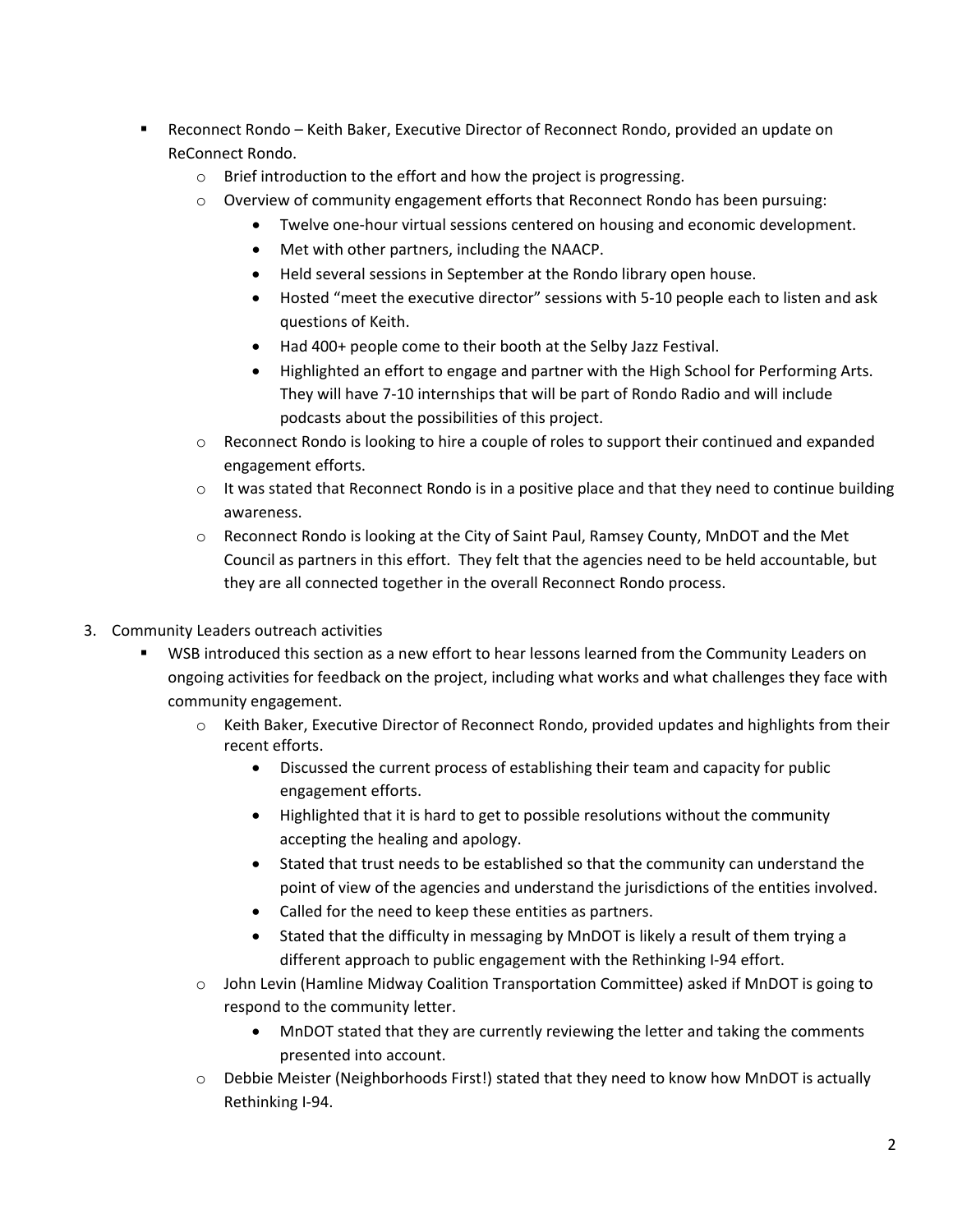- MnDOT stated that they are considering a multitude of items. MnDOT had committed to an engagement process that is different than before and that they could be better at sharing successes. MnDOT also stated that they need to be better at sharing items that they are committed to doing with the project.
- MnDOT stated that overall, they are looking at this project beyond just the pavement. They cited the Livability Framework effort that came out of MnDOT listening to the concerns they heard in Phase 1.
- MnDOT shared that they are not only talking to technical experts on transportation but also to policymakers on issues that are outside of transportation.
- MnDOT stated that with this effort, they have chosen to take on larger goals and look holistically at the area, not only at concrete and steel (the roadway).
- WSB asked if there is any additional information needed from MnDOT to assist with education and information gathering efforts being carried out by the Community Leaders.
	- o No response
- 4. Recent and upcoming Rethinking I-94 outreach activities
	- WSB provided an update on public engagement activities.
		- o Community Conversations, survey, and open house online have collected many letter/email submissions.
		- o School faculty outreach: received responses from K-12 school faculty regarding issues and changes they would like to see.
		- o Working to get student congress involved. Looking to start in 2022.
		- o Received survey responses from Saint Anthony Park community and freight haulers.
		- o Community Conversations: 87 total comments were received. These comments had common themes, including speed and overflow of highway traffic onto side streets.
	- **WSB provided an overview of the main themes that arose from comments received to date via website,** emails, and open house.
	- MnDOT discussed the Livability Framework and how it is included in the evaluation process and is not considered a separate process.
		- $\circ$  FHWA added that the messaging could be better so that the public could see how Livability is being addressed in the process.
- 5. Community Leader questions/comments
	- **Barb Thoman (Union Park District Council) Stated that they had sent a Union Park letter in May 2020,** and they are concerned that purpose and need items are not reflecting their concerns. Their concern is that those items are not going to be in consideration with what this project ends up being. They would have much greater comfort if their concerns were incorporated into the Purpose and Need as a primary concern for the project.
		- o Keith Baker (Reconnect Rondo) stated the difficulty that MnDOT is having articulating the process is problematic and that the difficulty may point to how MnDOT is trying a new engagement process with the Rethinking I-94 effort.
		- o MnDOT asked if Livability is reflected in the Purpose and Need, what would the final action be?
			- Barb Thoman (Union Park District Council) Stated that having watched this process in the past, it has only resulted in more roadways and lane miles, and not more modal options. She feels that if the Purpose and Need stays as it is now, that they will not see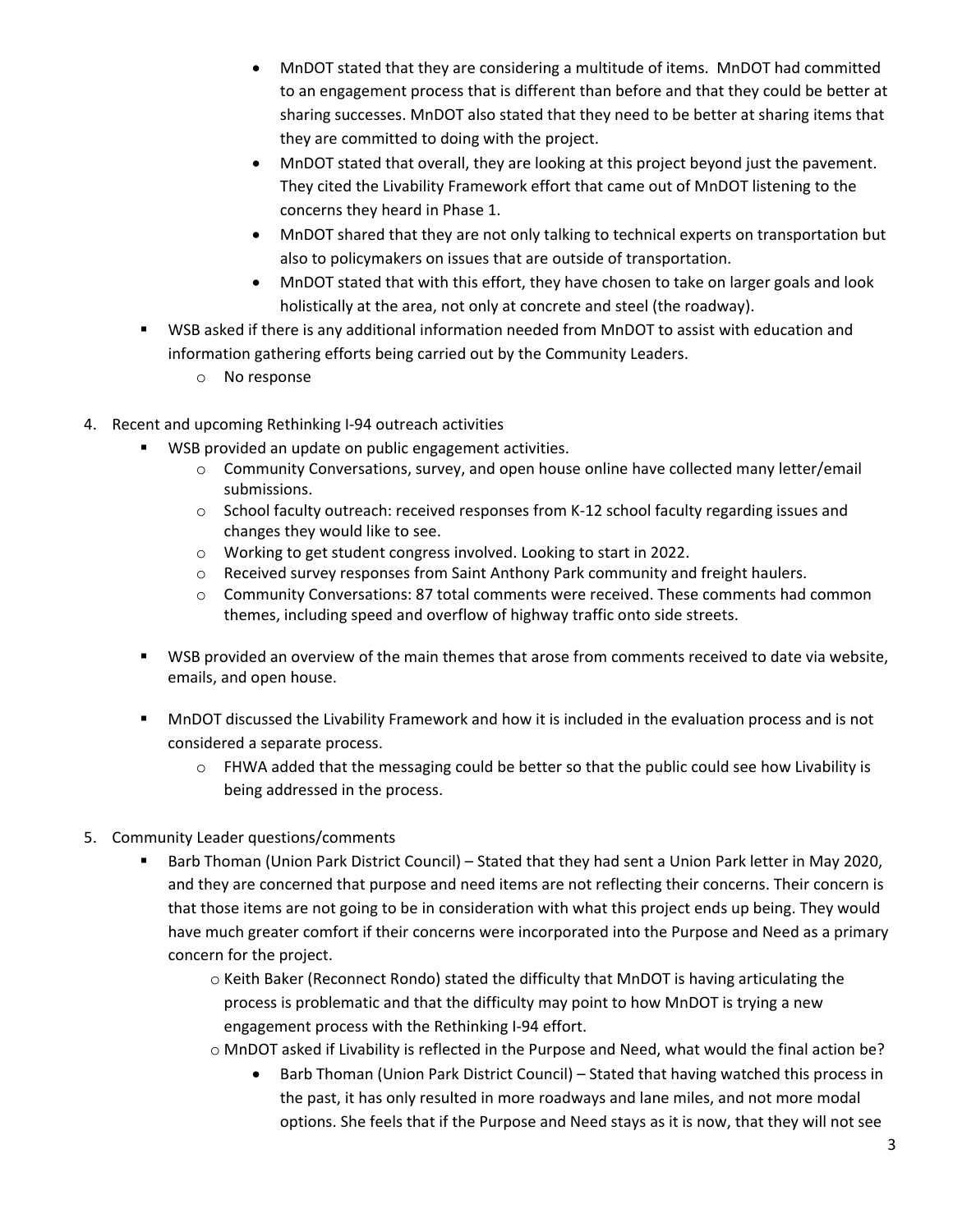anything that they have not seen in the past. She asked that the project not consider adding a MnPASS lane. She would like to see conversion of an existing lane to HOV and a design that requires 55 mph or less. She would also like to see a design where freight can still move but is not an intrusion on the neighborhoods (i.e., noise). She would like to see Cretin Ave bridge allow for safe crossing. She ultimately says they have been trying to communicate concerns but have not seen changes in documents.

- Debbie Meister (Neighborhoods First!) (Responding to MnDOT question) Stated that she wants MnDOT to really look at a boulevard and to look at removing the freeway. She also wants to see climate concerns and VMT reduction as a primary concern so that the project does not have the same old same old. She does not feel MnDOT is committed to rethinking if those items are not a higher priority. She feels MnDOT needs to look at noise and air and their effects. She stated that the documents have not had a change in the Purpose and Need and if it does not change, then we will see the same old same old.
- o MnDOT stated that Commissioner Anderson Kelliher indicated that MnDOT will be modifying the Purpose and Need.
- Sheldon Mains (Seward Redesign, Inc) Stated that MnDOT is stuck with a bureaucratic process. He was involved with the first phase of Rethinking I-94 and his concern is that MnDOT is burning out the public. He requested that MnDOT be specific on their intent for engagement. He stated that people need to get onto other things and the neighborhood has other items of importance. He feels that MnDOT needs to be concerned about burnout with this much engagement.
- 6. Next Steps
	- **2022 meetings** 
		- o The Rethinking I-94 team is looking into changing the frequency of the PAC and the Community Leaders' meetings as it heads into 2022.
		- o WSB asked the group for feedback on holding Community Leaders' meetings every other month in 2022. There was general consensus that the group was okay with this schedule rather than monthly meetings.
	- **WSB will continue with engagement and outreach efforts.**

#### **Next Meeting**

Date: February 22, 2022 Time: 10:00 – 11:30 am Location: Zoom Meeting